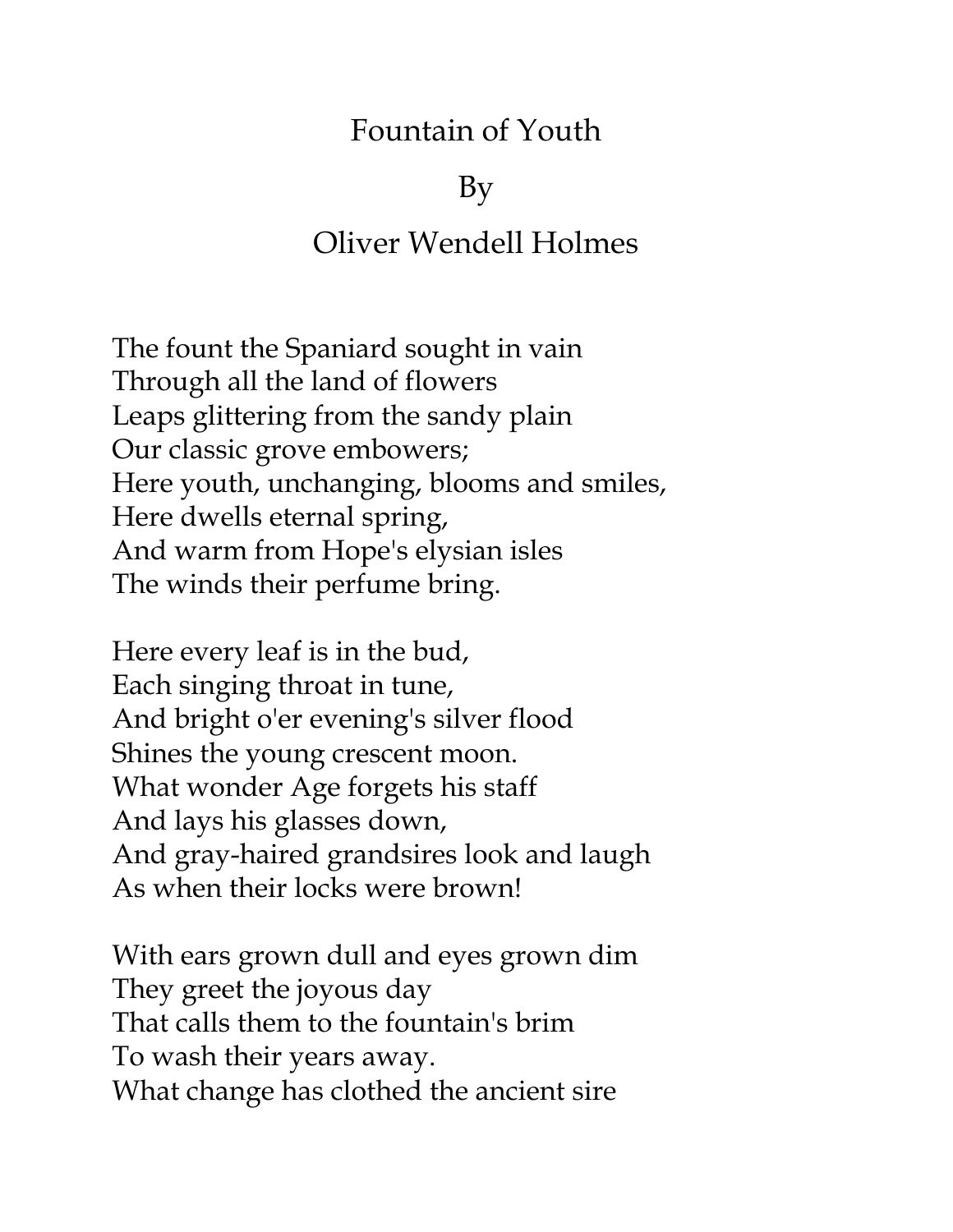In sudden youth? For, to! The Judge, the Doctor, and the Squire Are Jack and Bill and Joe!

And be his titles what they will, In spite of manhood's claim The graybeard is a school-boy still And loves his school-boy name; It calms the ruler's stormy breast Whom hurrying care pursues, And brings a sense of peace and rest, Like slippers after shoes.–

And what are all the prizes won To youth's enchanted view? And what is all the man has done To what the boy may do? O blessed fount, whose waters flow Alike for sire and son, That melts our winter's frost and snow And makes all ages one!

I pledge the sparkling fountain's tide, That flings its golden shower With age to fill and youth to guide, Still fresh in morning flower Flow on with ever-widening stream, In ever-brightening morn,– Our story's pride, our future's dream,